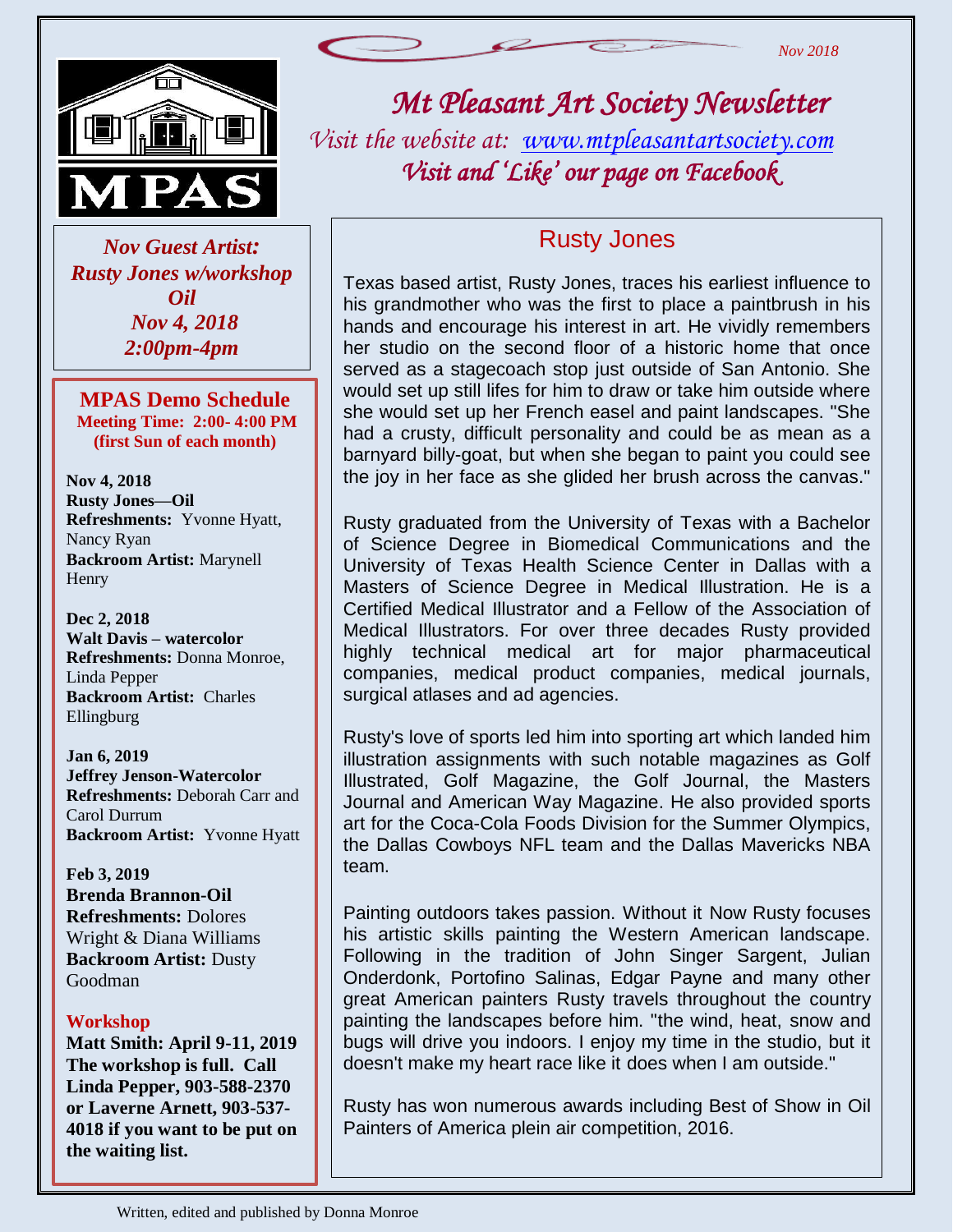#### *Oct Demo Review*

Paul Walsh did a great demo in acrylic. He worked on three different paintings. He started by blocking in his darkest dark then put a (lighter) dark glaze on the entire painting. Let that dry and started building up the lights, again using a glaze. He continued the process until he got to his brightest highlight.

### *President's Letter*

I want to apologize for the rather warm meeting for October. The air conditioner has been checked over and is working (just in time for Fall.). Mr. Walsh was very instructive, and gave a great demo. Michelle and Sandy had some of the most delicious refreshments. The Thomas's paintings in the backroom were very impressive and reflect the high caliber talent that we all strive for. I know the back room gallery gives me something to look forward to!

The November meeting will start our workshop with Rusty Jones giving the demo. Mr. Jones is an accomplished artist and is known for his informative workshops. The back room gallery will feature Ms. Marynell Henry. Ms. Henry is a seasoned and a very able artist. I'm sure after Sunday you will agree. Yvonne Hyatt and Nancy Ryan have the refreshments in November and I know it will be wonderful.

If you attended the October 28th business meeting, you know that we have several decisions to make in the coming year. Linda Pepper has announced that she will not be renewing her membership. She will be greatly missed, but I understand her reasons. For too long Linda has shouldered most of the responsibilities. If we are to continue to enjoy the fellowship of MPAS we are going to have to show more commitment. We must place our "disagreements" to the past and start from this point to handle the business at hand. Hopefully with all your help, we can and continue to enjoy MPAS.

Yours truly, Steve Corbell

# Thoughts and Prayers

All our thoughts and prayers go out to the dear friend and MPAS member, Patty Pilgrim. She will be missed.

"Every portrait that is painted with feeling is a portrait of the artist, not of the sitter."

― **Oscar Wilde, [The Picture of Dorian Gray](https://www.goodreads.com/work/quotes/1858012)**